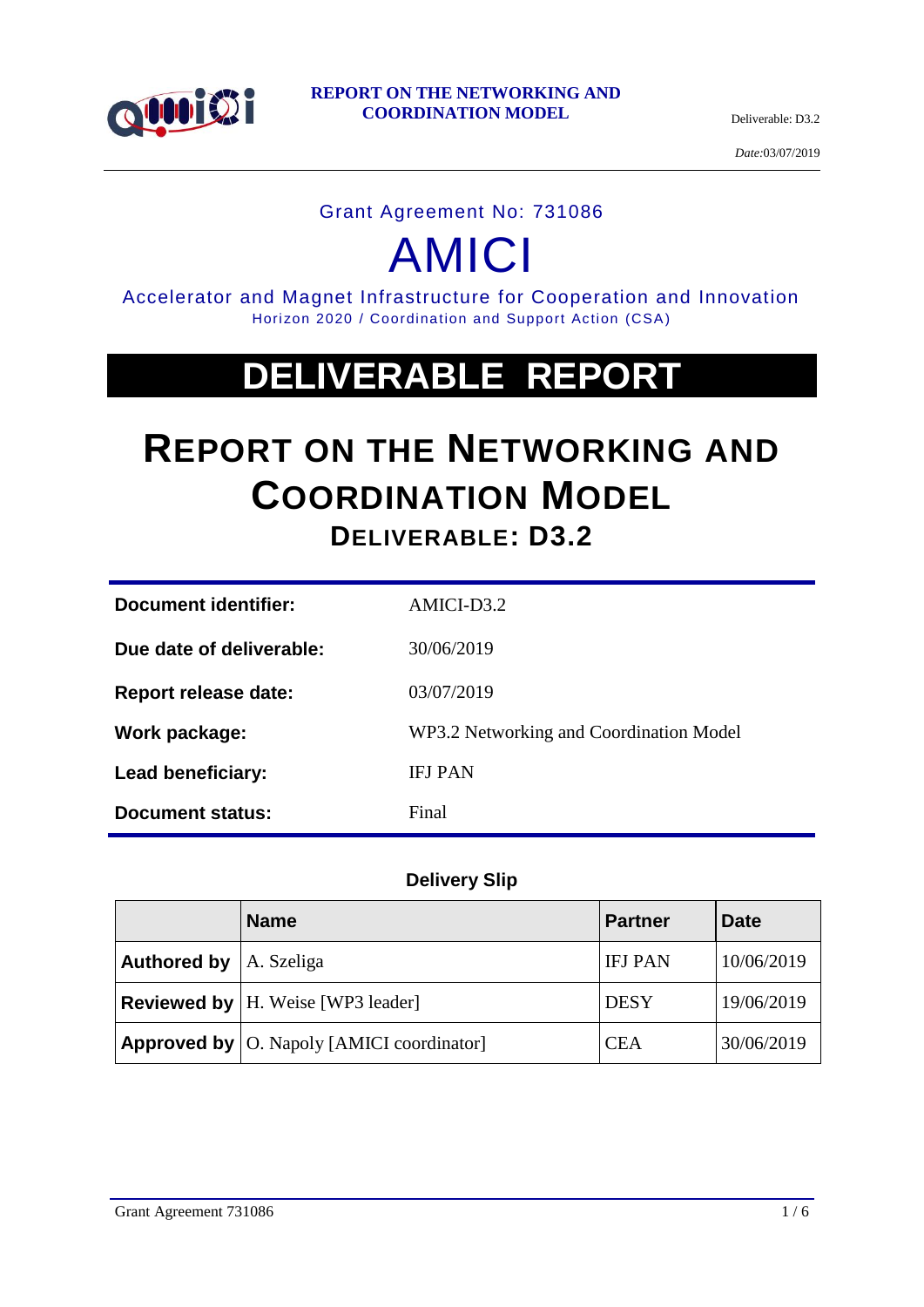

## **1. INTRODUCTION**

The overall goal of WP3 is to define the conditions for the Technological Facilities' (TFs) coordination in the area of accelerators and superconducting magnets in order to harmonize their operation and increase their efficiency, to adapt to the development of present and future European Research Infrastructures, and to establish a co-innovation platform with industry.

The goal of Task 3.2 was to investigate the possible networking and coordination models for a future AMICI Collaboration. The present document describes the model and the roles of the Core Group and the relations between the group and other associated partners from academia and industry (see fig. 1).

Definitions and/or roles within the European Technology Infrastructure in the context of AMICI are given for:

• the AMICI Collaboration (the future framework)

| $\circ$ the Core Group             | CG.  |
|------------------------------------|------|
| the Collaboration Board            | CB,  |
| the Chair of Collaboration Board,  |      |
| the Collaboration Secretariat,     |      |
| $\circ$ the Managing Institute,    |      |
| the Coordination Team              | CT.  |
| $\circ$ the Industry Liaison Group | ILG. |

- the 2nd Circle of Associated Partners
	- o Universities and other Technological Facilities,

The Technology Infrastructure as an entity has relationships with:

| • the Research Infrastructures                       | RIs,               |
|------------------------------------------------------|--------------------|
| • the Industry Advisory Board                        | AB,                |
| • the Industry Liaison Officers                      | ILO <sub>s</sub> , |
| • the Technology Transfer offices                    | TT <sub>s</sub> ,  |
| • the EU industry incl. small and medium enterprises | $(SMEs)$ ,         |
|                                                      |                    |

• the non-EU industry.

### **2. COORDINATION MODEL**

The AMICI Collaboration, depicted in figure 1, is embedded in a general Technology Infrastructure environment and has well defined interfaces to Research Infrastructures and industry. The AMICI Collaboration Board supervises the Coordination Team, which includes the Industry Liaison Group supported by the AMICI members' Industry Liaison Officers and Technology Transfer experts. The CB cultivates a strong liaison to Research Infrastructures, preferable but not exclusively European. At the same time, the CB searches for advice from industry, and consults with the respective Industry Advisory Board. Partnership with industry (emphasis on accelerator components and superconducting magnets) is searched for and practised with both, larger companies, but also Small and Medium Enterprises specialized on the often challenging key technologies covered by AMICI.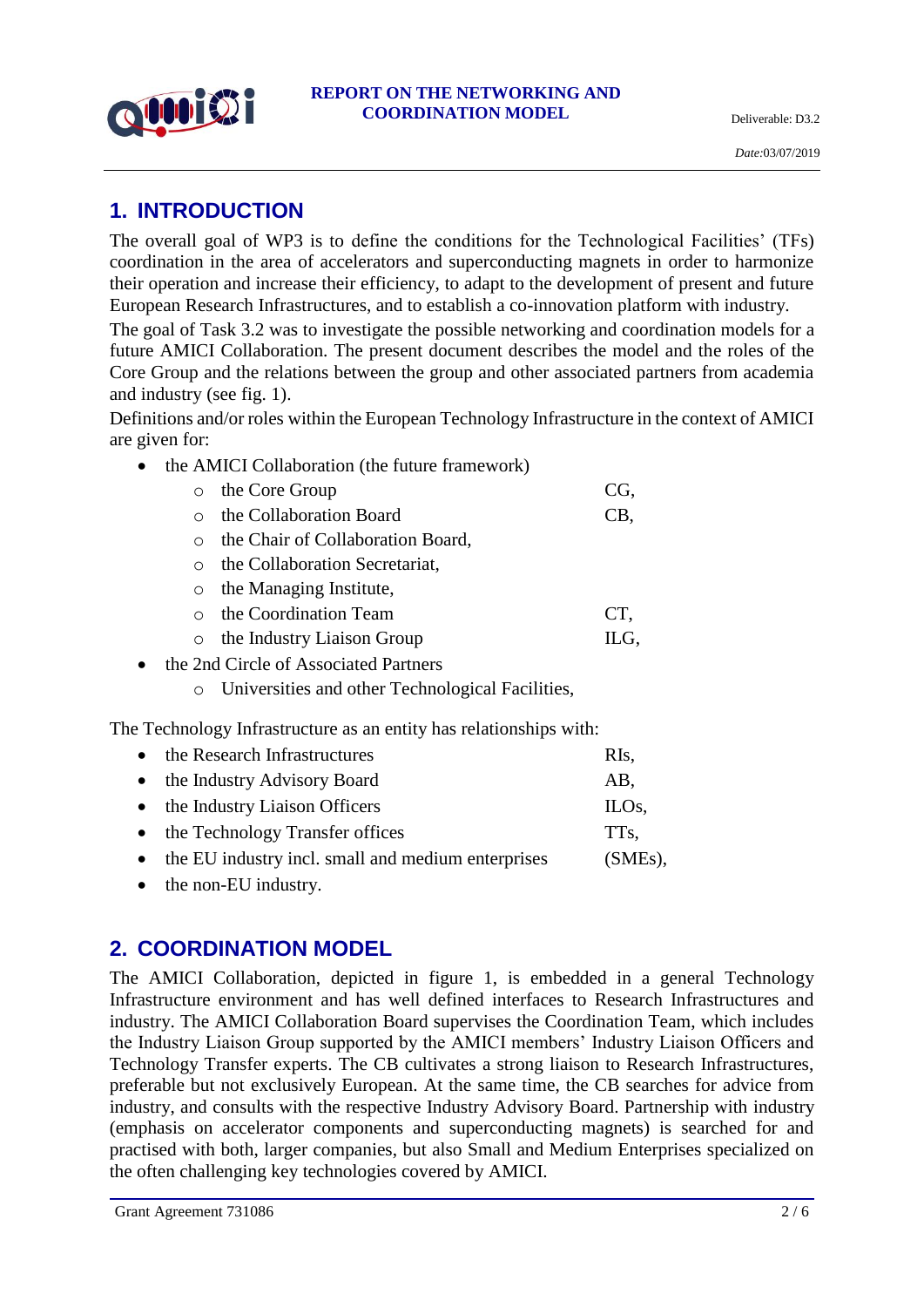

The liaison between the CB and the RIs will effectively help to adapt and optimize the Technology Infrastructure to the requirements of European RIs, with consideration of ESFRI objectives. The RIs will be able to address the entire European Technology Infrastructure through one body – the CB, to express their needs in order to profit from the TFs and their capabilities available within the collaboration.

The right hand side of the diagram is dedicated to industry, as the second crucial goal of AMICI will be the efficient use of established links to industry and to SMEs. Nevertheless, the collaboration will be open for an industrial membership.

The Industry AB will be a body, which is asked to give advice and recommendations on strategic matters to the CB. Members of the Industry AB will be invited in person by the CB, but not as a representative of their company. In addition, it is recommended that the Industry AB should be limited to individuals from industry.

The non-EU industry does not have an assigned role in the model. However, it can benefit from public information shared by entities in the created network.

The centre part of figure 1 shows the AMICI Collaboration in the worldwide environment of Technology Infrastructure. Several Technological Facilities and universities can and will have a non-member but associated partnership status.



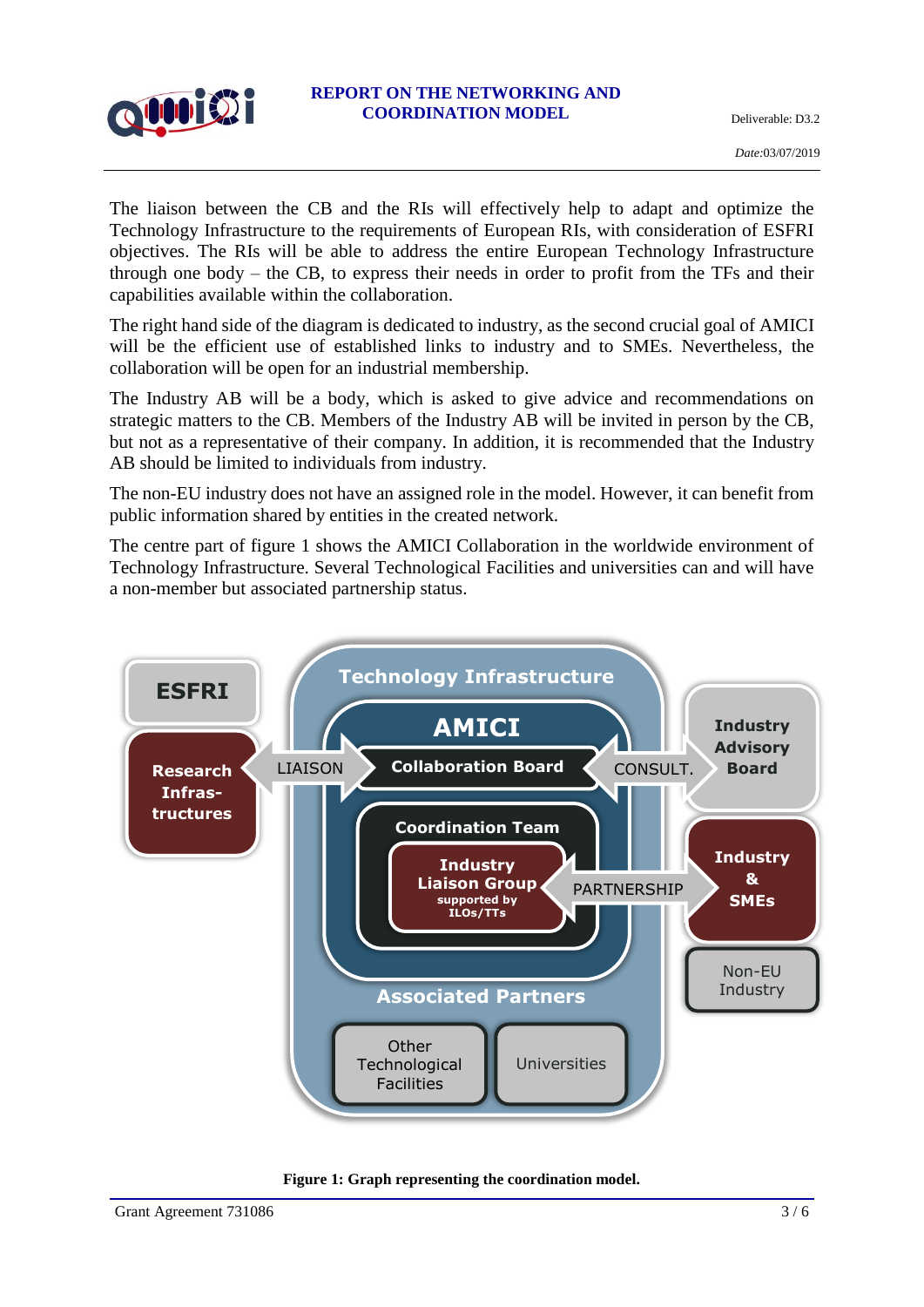

#### **2.1.THE AMICI COLLABORATION**

The collaboration will consist of many entities forming the Core Group with Associate Partners. The H2020 AMICI project members will become Core Members and initiate the CG. This CG is the group of the TFs aiming for coordination of their facilities, checking the available capabilities, and harmonizing access and services across them. The AMICI Collaboration does not aim to take over the role of particular laboratories to coordinate future projects. Communication and information sharing will be essential. Among others, this will prevent service duplication in the environment, help to fill gaps, boost cooperation and last but not least innovation. The common goal is higher efficiency, easier access to the TFs by external partners by harmonization of rules and procedures and in general offering a more unified landscape of the European Technology Infrastructure. The Core Members must fulfil the eligibility criteria defined by task 3.1 of the H2020 AMICI project.

The collaboration is governed by a collaboration agreement. The collaboration agreement regulates the relations between the different entities. It is established by task 3.3 of the H2020 AMICI project.

Representatives from each Core Member and the group of Associated Partners will create the CB. The CB can decide to invite further representatives from the major RIs construction projects. The CB will be the worthy representative of the collaboration and a large part of the European Technology Infrastructure.

The Chair of CB will be elected by the CB. The Chair will represent the collaboration worldwide. He or she will represent the Collaboration in discussions with the EU and governments. At the same time, the Chair is supervising the Managing Institute, which takes the role as Coordinator.

The Managing Institute will be selected by the CB and will provide the Collaboration Secretariat.

The Chair of the CB will be supported by the Coordination Team. It will guarantee the coordination mechanism. It will also communicate and coordinates common activities with partners outside AMICI, as well as with industry and SMEs by means of the Industry AB, the different TTs, and ILOs. Only the representatives of the Core Group may be elected to the Coordination Team.

Association will require a simple contract, because the Associated Partners will have special privileges and through their common representative a voice in the CB. The association is dedicated especially for those who do not fulfil the eligibility criteria. It will also be the first step to become a Core Member.

#### **2.2.TI ENVIRONMENT AND ASSOCIATED PARTNERSHIP**

The general TI environment and network will include universities and TFs without a signed agreement and not fulfilling the eligibility criteria. The network has the aim to enhance communication and information sharing between all entities in the domain. Created network links will increase innovation and will support smaller research centres and universities in their participation in e.g. larger research infrastructure projects they otherwise may not have access to. Within the network, all units should share at least description, contact information and basic information about plans and needs as well as achievements. The association with the AMICI

Grant Agreement 731086  $4/6$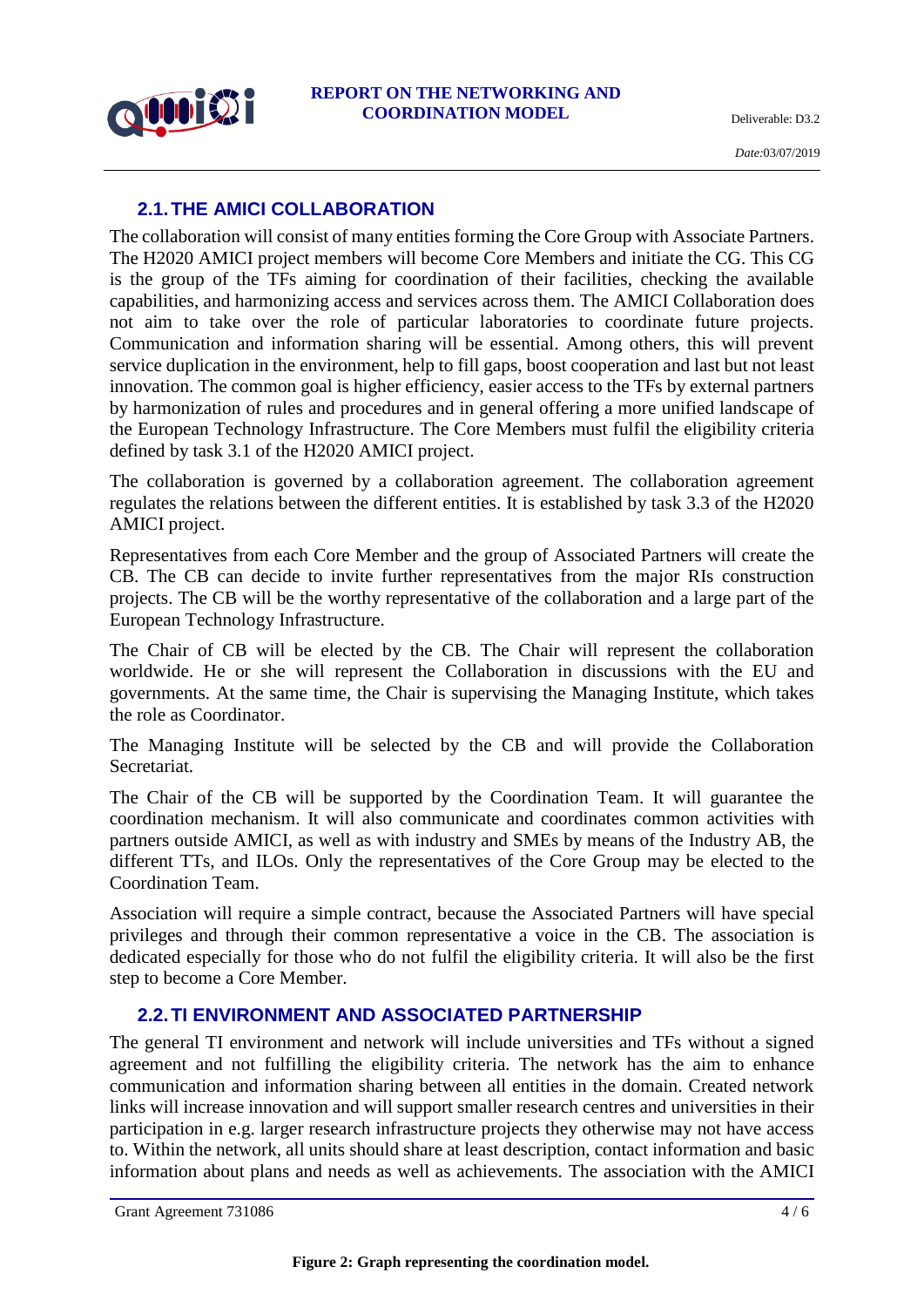

Collaboration is meant to strengthen the links and networking also among the members outside the Core Group.

AMICI partners are integrated into collaborative efforts, either project related or as the consequence of long-term R&D programs. Thus, a networking relationship already exists in principle. Nevertheless, the more systematic and beneficial way of networking will shortly encourage other TFs and universities to become participants.

To fulfil the networking and coordination objectives an exchange platform is necessary. It has to have restricted and dedicated access for each defined group. In addition, it should provide public access to selected information. The present AMICI-EU platform already fulfils this condition to some extent.

#### **2.3.TASKS AND EXPECTATIONS**

It is anticipated that the existence of the AMICI Collaboration will:

- Build and improve trust within its members and the domain.
- Help the members to keep-up-to-date within the environment.
- Outline trends in the domain.
- Assist and help in looking for collaborators within it.

Coordination efforts issued by the CB and its Chair, realized by the CT, will have the following goals:

- Promotion of the availability of AMICI infrastructure to external partners in particular to industrial partners.
- Set-up a common compensation scheme for industrial use of AMICI infrastructure.
- Set-up common rules and regulations for access to the AMICI infrastructures.
- Propose training for external users, in particular to industry, in the know-how, techniques and quality standards of the TFs.
- Set-up, maintain and provide access to a database allowing preservation and dissemination of the common knowledge and know-how within the members and to the benefit of external users.

Expectations are:

- Providing better visibility.
- Providing easier access to Technical Platforms (TPs).
- Enhanced usage of TPs.
- Supporting sustainability of TPs.
- Extension of the capability of TPs.
- Strengthening each partner.
- Harmonization of technology and knowledge transfer.
- Help in offering packages for industry.

On the other hand, there are conflicting issues that coordination should cope with: